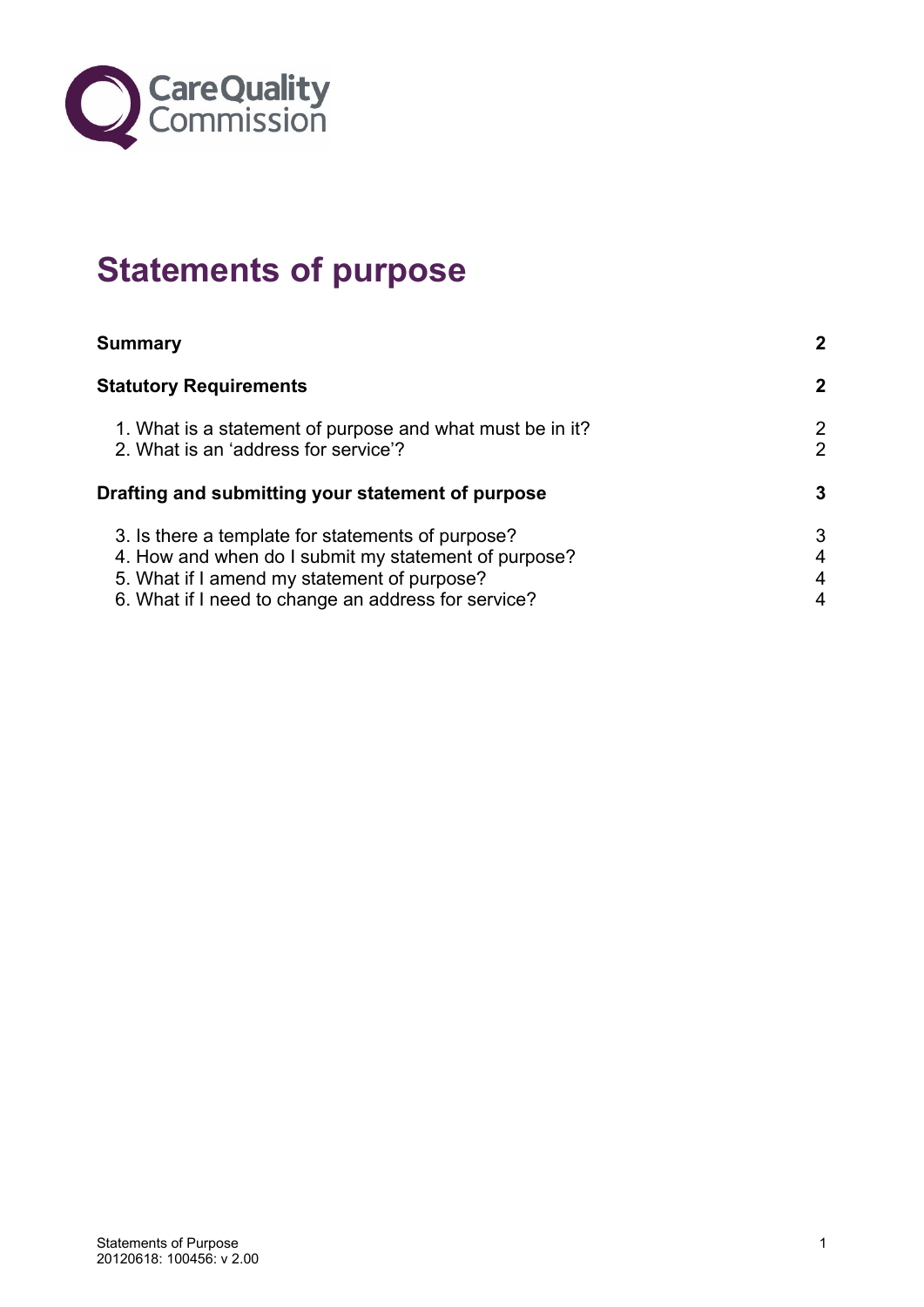## <span id="page-1-0"></span>**Summary**

This guidance explains what statements of purpose are and how they should be submitted to CQC.

## **Statutory Requirements**

| 1. What is a<br>statement of<br>purpose and<br>what must be in<br>it?        | A statement of purpose is a document which includes a<br>standard required set of information about a service.<br>Statements describe:<br>The provider's aims and objectives in providing the<br>$\bullet$<br>service.<br>The kinds of services provided.<br>$\bullet$<br>The health or care needs the service sets out to meet.<br>$\bullet$<br>The locations where the services are actually provided<br>$\bullet$<br>or provided from.<br>Details about the provider, including their legal status,<br>$\bullet$<br>and any manager(s), including the 'address for<br>service' for all registered persons (see below). |
|------------------------------------------------------------------------------|---------------------------------------------------------------------------------------------------------------------------------------------------------------------------------------------------------------------------------------------------------------------------------------------------------------------------------------------------------------------------------------------------------------------------------------------------------------------------------------------------------------------------------------------------------------------------------------------------------------------------|
| 2. What is an<br>'address for<br>service', and<br>why are they<br>important? | When CQC:<br>Wants to warn a service that it is not complying with<br>$\bullet$<br>requirements,<br>Responds to applications in relation to registration, or<br>Wants to take certain kinds of enforcement action,<br>$\bullet$<br>it is required by law to send registered persons (providers and<br>managers) a statutory notice.<br>These statutory notices say (for example) what CQC<br>proposes or has decided to do about an application or a                                                                                                                                                                      |
|                                                                              | serious failing; in what way CQC thinks a provider is not<br>complying with the law; that CQC is serving a fixed penalty<br>(fine); and other equally important matters. They also explain<br>how registered persons can make representations and<br>appeals against CQC's proposals and decisions.<br>Statutory notices are therefore very important documents.                                                                                                                                                                                                                                                          |
|                                                                              | A registered person's 'address for service' is the address to                                                                                                                                                                                                                                                                                                                                                                                                                                                                                                                                                             |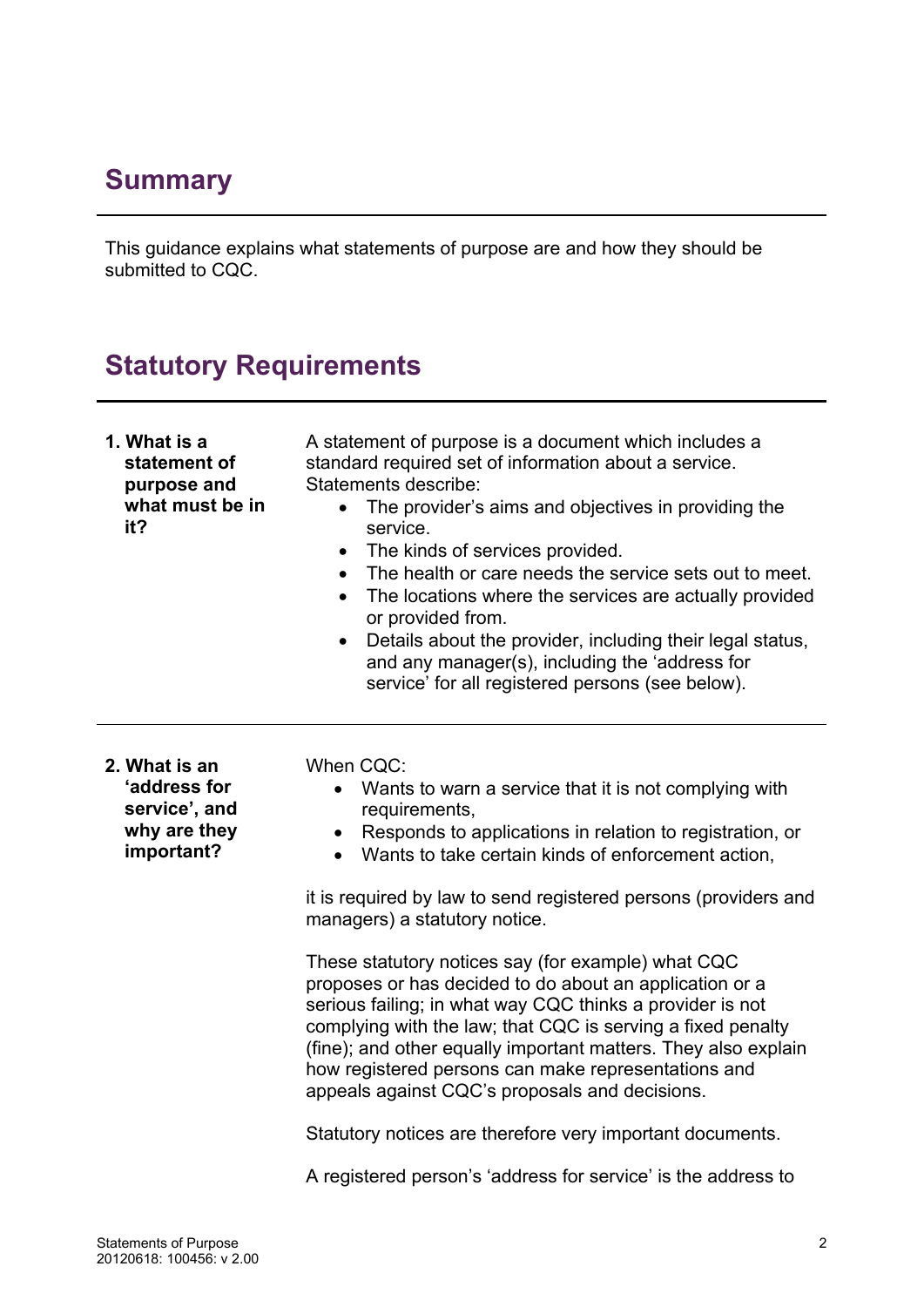<span id="page-2-0"></span>which CQC must send these statutory notices. Providers must say what their address for service is in their statement of purpose. The address must be in England and cannot be a simple PO Box number. Registered persons can also agree to service of documents by email to an address that they supply, which must also be shown in the statement of purpose.

CQC also uses addresses for service for sending other important regulatory documents to registered persons; inspection reports for example.

It is vital that addresses for service are accurate, up to date, and can ensure that registered persons receive the Notices and other documents that CQC sends them promptly. CQC can deem Notices sent to the address for service as having been served (within certain timescales).

## **Drafting and submitting your statement of purpose**

| 3. Is there a<br>template for<br>statements of<br>purpose? | Yes. CQC supplies a statement of purpose template that can<br>help you to make sure that you include all the information<br>required.                                                                                                                                                                                                                                                                                                                                                                                                                                                                                                                                                                                                                                                                                                                                                                                |
|------------------------------------------------------------|----------------------------------------------------------------------------------------------------------------------------------------------------------------------------------------------------------------------------------------------------------------------------------------------------------------------------------------------------------------------------------------------------------------------------------------------------------------------------------------------------------------------------------------------------------------------------------------------------------------------------------------------------------------------------------------------------------------------------------------------------------------------------------------------------------------------------------------------------------------------------------------------------------------------|
|                                                            | The template is in four parts:<br>Part 1 includes contact and other details for the<br>$\bullet$<br>provider, including the address for service.<br>Part 2 describes the provider's aims and objectives in<br>$\bullet$<br>providing the service<br>Part 3 is for details of the location(s) where regulated<br>$\bullet$<br>activities are carried on or carried on from, the services<br>provided, and the kinds of health or social care needs<br>that the service meets. The template uses the same<br>service user groups that are used in CQC's application<br>forms to show the needs the service meets. You<br>should complete a separate part 3 for each of your<br>locations.<br>Part 4 is for details of the registered managers working<br>$\bullet$<br>for the service. They include the address for service for<br>the manager(s). You should complete a separate part 4<br>for each of your managers. |
|                                                            | You do not have to use CQC's statement of purpose<br>templates, but using them will help you to make sure that your                                                                                                                                                                                                                                                                                                                                                                                                                                                                                                                                                                                                                                                                                                                                                                                                  |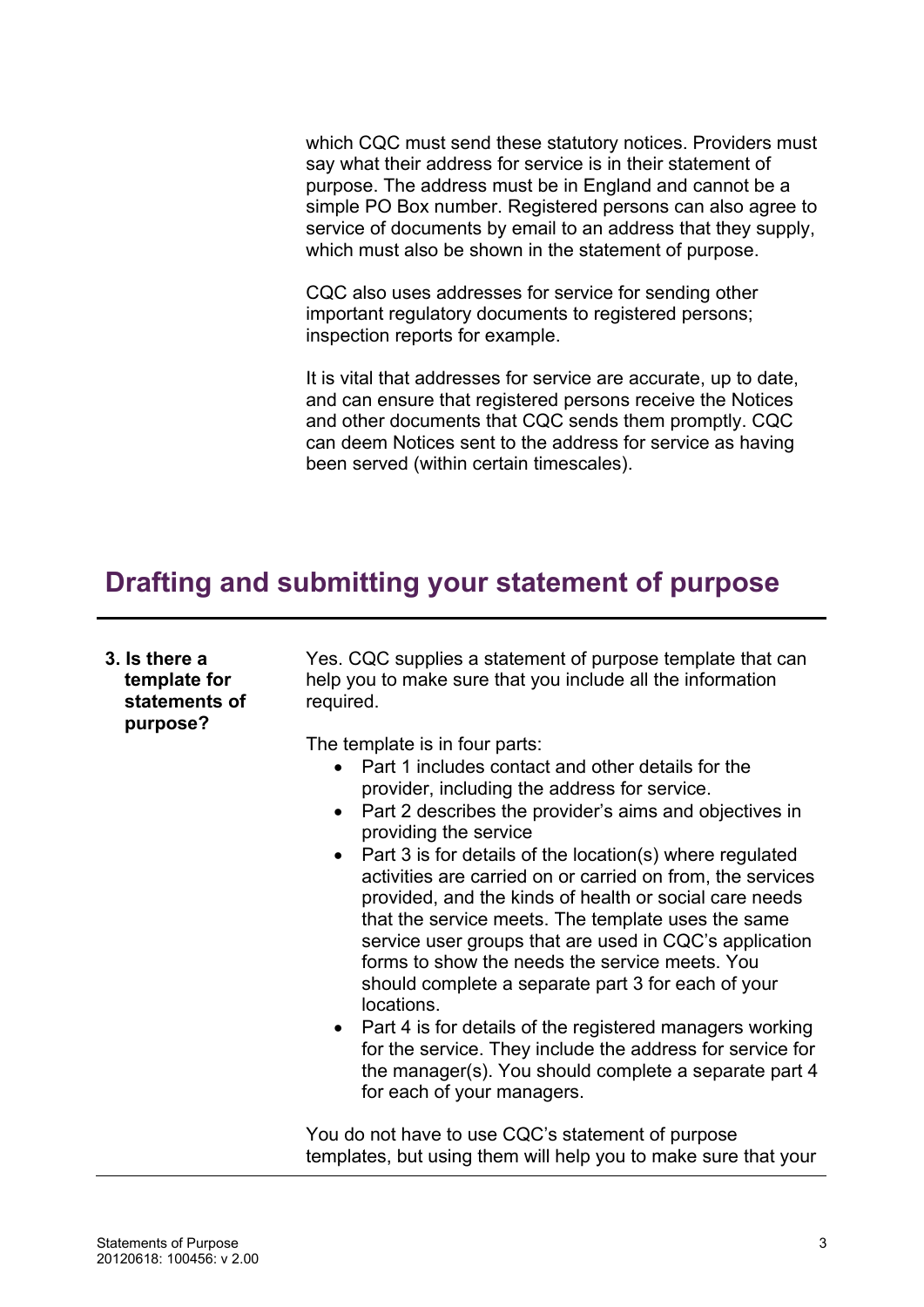statement includes all of the information the law requires.

<span id="page-3-0"></span>

| 4. How and when<br>do I submit my<br>statement of<br>purpose? | You must submit a statement of purpose when you first apply<br>for registration. It should be submitted together with your<br>application form. CQC's templates enable you to have one<br>statement of purpose covering all of the regulated activities<br>you provide (though you can have separate ones if you<br>prefer).                                                                                                                                                                                                                                     |
|---------------------------------------------------------------|------------------------------------------------------------------------------------------------------------------------------------------------------------------------------------------------------------------------------------------------------------------------------------------------------------------------------------------------------------------------------------------------------------------------------------------------------------------------------------------------------------------------------------------------------------------|
| 5. Do I ever need<br>to amend my<br>statement of<br>purpose?  | Statements of purpose must be amended when there are<br>changes to any of the bullet pointed items shown in question<br>1 ('What is a statement of purpose?') above. These items are<br>listed in detail in Schedule 3 of the Care Quality Commission<br>(Registration) Regulations 2009. It is important that you read<br>schedule 3 and ensure that your statement of purpose<br>includes all of the required information.                                                                                                                                     |
|                                                               | The law says that you have to notify CQC whenever you<br>change your statement of purpose, and tell us about the detail<br>of the changes you have made. You have to do this within 28<br>days of making any changes. If you use the CQC templates<br>you can do this by amending or adding the relevant part(s) of<br>your statement and sending them by email to<br>HSCA notifications@cqc.org.uk, together with a filled in<br>change of statement of purpose notification form. You can find<br>all of these forms on the notifications page of our website. |
|                                                               | If you cannot send notifications by email the notification form<br>explains where printed copies should be sent by post.                                                                                                                                                                                                                                                                                                                                                                                                                                         |
|                                                               | If you are changing your statement of purpose as part of an<br>application process, for example to add or remove a location;<br>add or remove a regulated activity; or to register a manager,<br>new or amended parts of your statement of purpose should<br>be submitted with the relevant application form(s).                                                                                                                                                                                                                                                 |
| 6. What if I need to<br>change an<br>address for<br>service?  | Providers can tell us about a change of their address for<br>service by amending part 1 of their statement of purpose.<br>CQC can only serve formal documents by email where a<br>provider has agreed to this; the Part 1 form enables them to<br>do this.                                                                                                                                                                                                                                                                                                       |
|                                                               | Managers can tell us about a change of their address for<br>service by amending the Part 4 form that includes their<br>details. Where they agree to service of documents by email                                                                                                                                                                                                                                                                                                                                                                                |